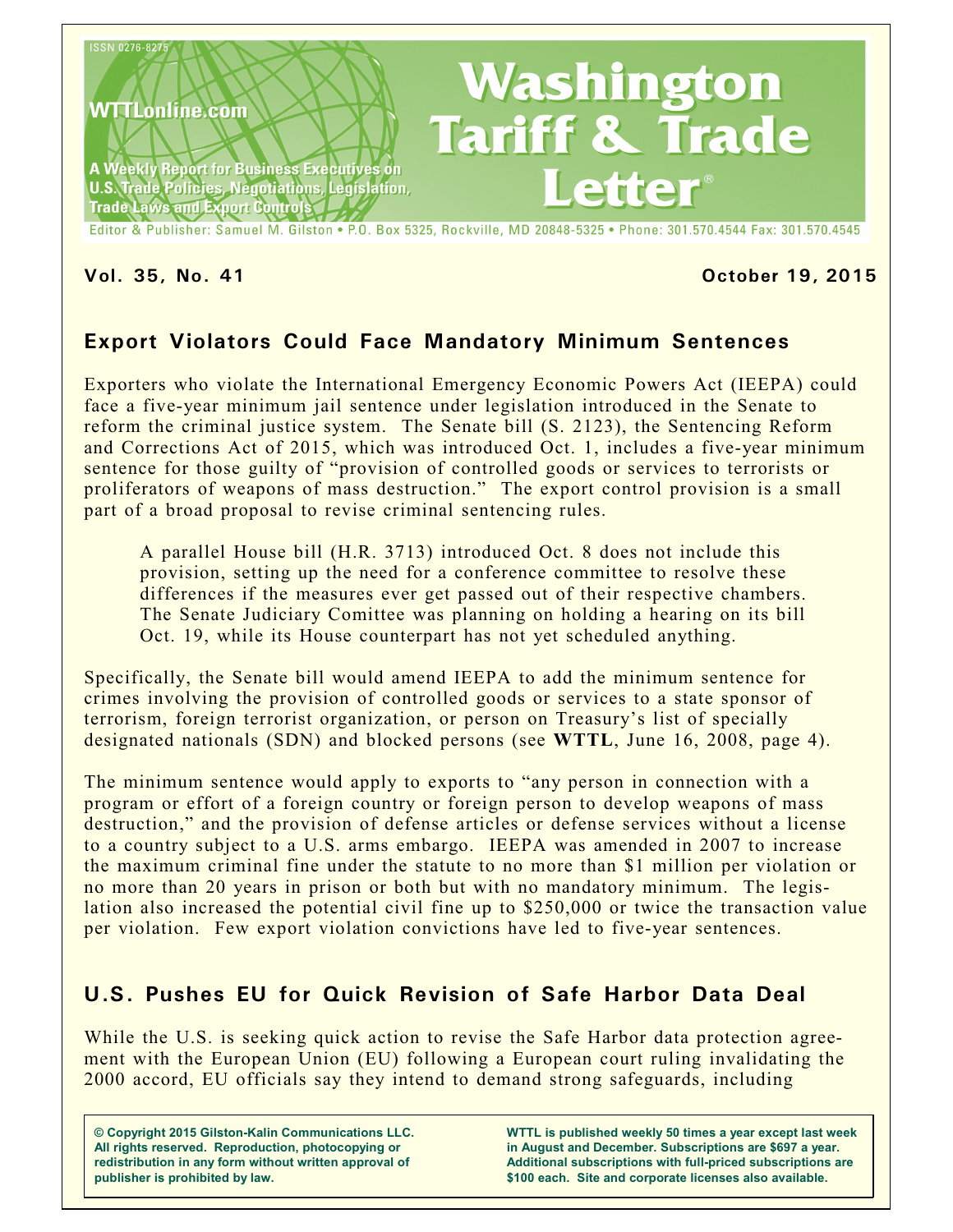legislation, to preclude widespread surveillance programs such as those revealed by Edward Snowden. Just a week after the EU Court of Justice threw out the agreement, U.S. officials rushed to Brussels for Oct. 15-16 talks with the EU to complete an update of the agreement (see **WTTL**, Oct. 12, page 6).

Before the new talks, one U.S. official complained about the EU's "lack of urgency" in addressing the court decision and in finishing talks that have been going on for two years. He admitted that "nobody anticipated this ruling" from the court even though it was known that the court was reviewing the pact. "It's a brave new world as to what it means," he said.

EU Justice Commissioner Vera Jourova told the European Parliament Oct. 14 the Safe Harbor agreement "can no longer serve as a legal basis for transatlantic data transfer." Some 4,500 U.S. firms have made Safe Harbor commitments to protect European data and now could face legal liability in the EU if they continue to transfer personal information on EU citizens to the U.S. Business needs "clear guidance on the remaining legal ways to be doing so with appropriate safeguards and conditions to be fulfilled," she said.

While EU and U.S. officials have been working for two years to update the Safe Harbor accord, most of the talks have addressed enforcement issues, including a separate "umbrella" agreement on enforcement of the rules, but not national security, which was the main concern of the EU court ruling. "My objective remains on a renewed and robust arrangement on transatlantic data flows taking into account the requirements set by our highest court," Jourova told the Parliament.

"The U.S. side needs to address these requirements also in its own legal order and in practice," she said. "I am encouraged by reform steps such as the U.S. Safe Freedom Act and the draft judicial redress bill which specifically addresses the situation of EU citizens," Jourova said.

The Freedom Act (H.R. 2048), which curbed the National Security Agency's ability to conduct widespread surveillance of phone records, was signed into law June 2. The House Judiciary Committee reported out the redress bill (H.R. 1428) Sept. 17 and it is still awaiting full House action. The measure would authorize Justice to designate foreign countries or regional economic blocs whose natural citizens may bring civil actions under the Privacy Act of 1974 against certain U.S. government agencies to redress unlawful disclosures of records maintained by an agency.

"We will be clear in our discussions with the U.S. partners, we need guarantees that the right to data protection is respected when data is transferred to the U.S.," Jourova told the Parliament, whose members strongly protested U.S. surveillance practices. "We want to achieve a strong commitment from the United States that the data of Europeans will be highly protected at least in the way we do it in the European Union," she added.

Jourova, who met Oct. 14 with a group of EU business leaders who raised concerns about the court ruling, said the EU Commission sees a three-stage plan for addressing the decision. The short-term goal is issuing guidance to business about the rules for data transfers. A mid-term aim is to complete what she called an updated "safer safe harbor" agreement. She said she would visit the U.S. in mid-November to have those discussions with Commerce Secretary Penny Pritzker. In the long term, the EU needs to "impose" more pressure on the United States in the direction of their reform of national intelli-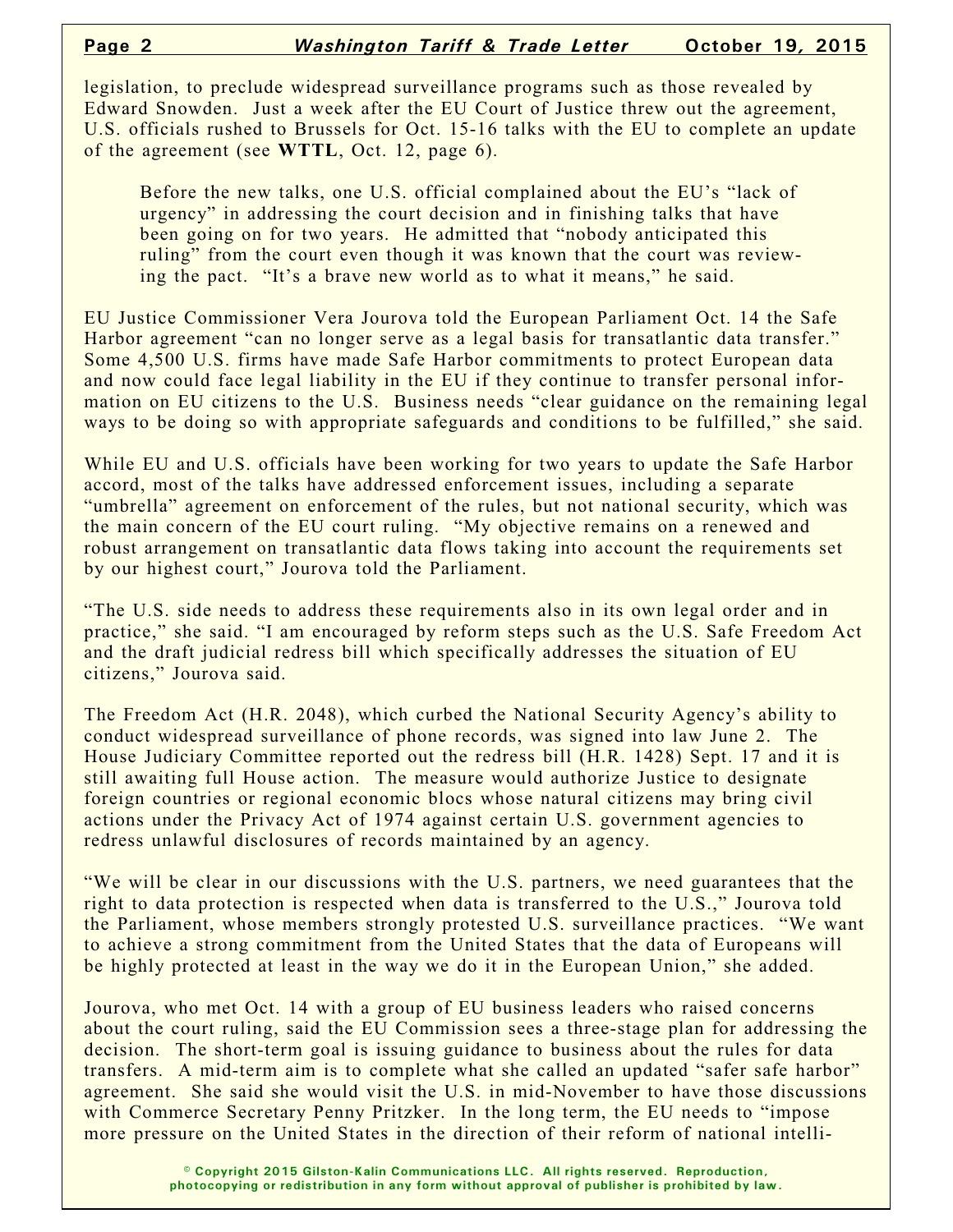### **October 19, 2015** *Washington Tariff & Trade Letter* **Page 3**

gence and higher protection of privacy," she said. Pritzker addressed the EU court ruling in a speech Oct. 15 when she received an award from National Foreign Trade Council. "I have expressed the need for urgent resolution with Minister Jourova and today my team met with our counterparts in Brussels," she said. "We're prepared to move forward quickly so that thousands of U.S. and EU businesses that complied with and relied on the safe harbor framework can continue to grow the world's economy," Pritzker said.

# **BIS Faces Deadline for Cybersecurity Decision**

U.S. officials face a short deadline if they want to ask the Wassenaar Arrangement to revise the controversial rules on cybersecurity technology. A U.S. proposal for changing the rules would have to be ready by next February to get on the regime's 2016 agenda. While a late submission is possible, any long delay could keep the issue unresolved until 2017. Bureau of Industry and Security (BIS) Assistant Secretary Kevin Wolf told the BIS Emerging Technologies and Research Advisory Committee (ETRAC) Oct. 15 that no decision had been made in any direction, contrary to reports he had heard.

"It's not that we've retracted the rule, it's not that we've decided to go back to the Wassenaar room, it's not that we've decided to stop the idea, it's not that we've decided to go forward with the rule with only minor tweaks. We haven't made any decisions," he told ETRAC. Except one: BIS will not go straight to a final rule with any changes to the proposed rule. That's "the only thing that's certain," Wolf said (see **WTTL**, Aug. 3, page 1).

The proposed rule, which received some 250 mostly negative public comments, also will be the subject of discussion of two more TAC meetings between now and December. "We won't have any decisions reached within the U.S. government about what we're going to do, up down left right [before those meetings]. But nonetheless because of the complexity and the number of people involved, and the number of people involved who aren't ordinarily involved in the export control space, we want to give as much opportunity as possible for folks to weigh in, as we think about how to implement the rule we agreed to," Wolf added.

Most of the comments took issue with the very idea that government controls can distinguish between "offensive" cyber attacks and "defensive" efforts to test network vulnerability, a criticism that BIS had anticipated. "We expected to hear from industry that the license requirements and licensing policy were problematic. What we didn't really expect to hear was that the technology control in particular would have much larger consequences than we anticipated. And we have identified this particular issue about the technology and the scope of the technology as an issue for discussion," Randy Wheeler, director of BIS' information technology controls division, told ETRAC.

As part of the decision process, ETRAC heard six presentations from industry. In addition to going back to Wassenaar, recommendations from industry include removing certain controls or adding multiple carveouts or license exceptions.

In his presentation, Jim O'Gorman, president of Offensive Security Inc., listed some of the many license exceptions that would be required, including education and training, intra-company transfers, exports to U.S. subsidiaries, exports to certain friendly countries, and technology exchanges related to security research and development. "The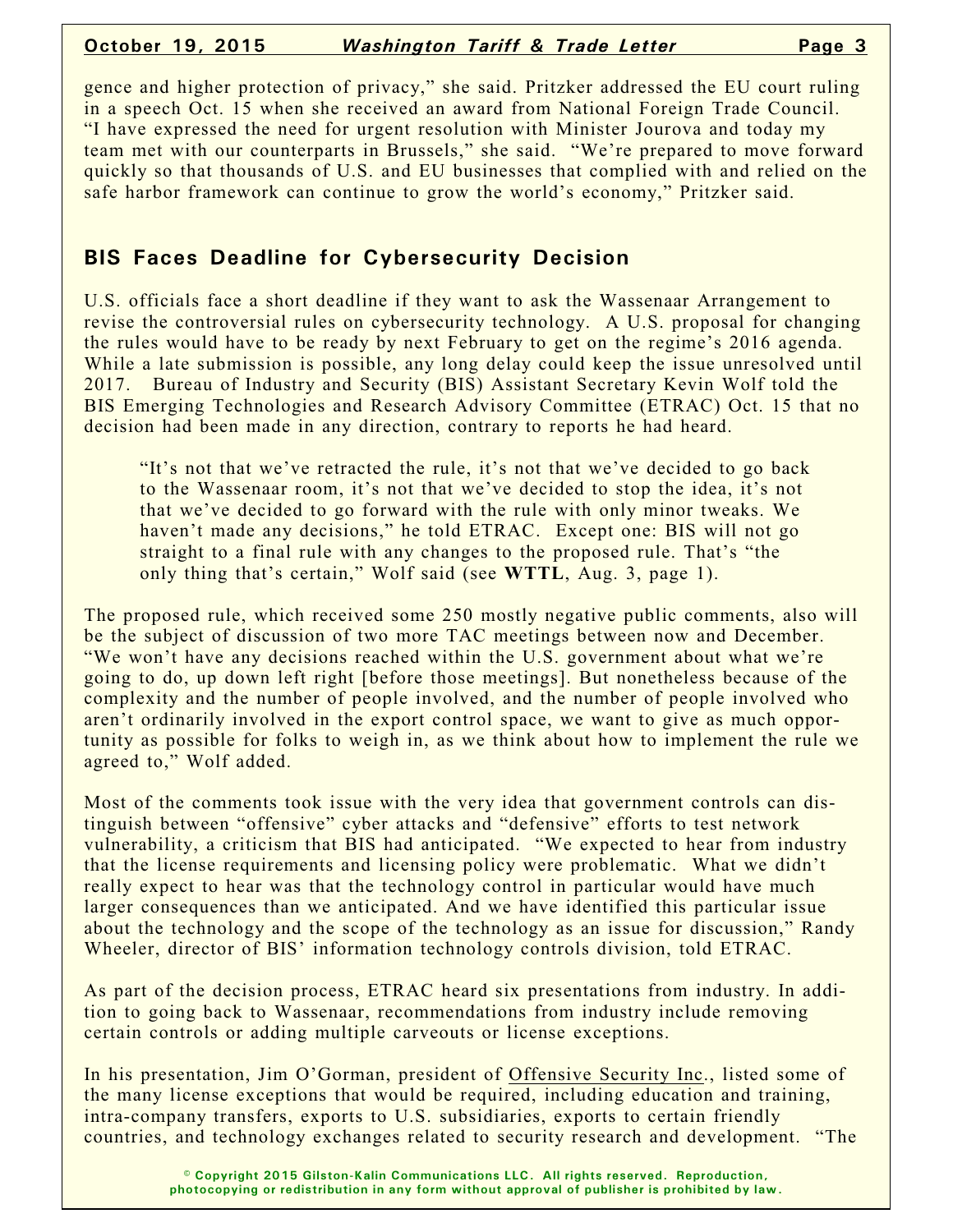best approach is to remove technology controls altogether," he said. Neal Martin of Google suggested exceptions for technology to software manufacturers if the intent is to disclose and fix vulnerabilities, and for transfers of vulnerable products or code back to those who reported it. He cited Executive Order 13691 of February 2015, which says private companies and entities "must be able to share information related to cybersecurity risks and incidents and collaborate to respond in as close to real time as possible."

Meredith Rathbone, partner at Steptoe & Johnson, recommended going back to Wassenaar. There would have to be so many carve-outs, it would make the rule "incomprehensible," she said. "There are ways to focus on intent," she added. Rathbone's firm represents the Coalition for Responsible Cybersecurity, which formed in July 2015 in response to the proposed rule.

Written comments to the committee echoed the suggestion to focus on intent and enduser. "The main issue, in our opinion, is that a large part of the regulation's wording aims to technically differentiate between 'good' and 'bad' intent for software tools. But Penetration Testing tools are by design as closely built as possible to intrusion tools. What differentiates them is not some magical feature set but who uses them, and against whom," wrote David Aitel, CEO and founder of Immunity, Inc., which sells penetration testing products and conducts security assessments.

## **U.S. Industry Seeks New Softwood Lumber Deal with Canada**

With the expiration of the 2006 Softwood Lumber Agreement (SLA) with Canada Oct. 12, the U.S. lumber industry is calling for the negotiation of a new agreement with tougher provisions. The industry has begun pressing the U.S. Trade Representative's (USTR) office to enter into new talks with Ottawa, but sources say it will take a long time to reach a deal if one is possible and chances for that are still uncertain.

While the U.S. industry supported the 2006 deal, it says the accord stopped working. The 2008 housing crash slowed all lumber trade. The current rebound in construction has helped the domestic industry, but the rise in the value of the U.S. dollar and the fall of the Canadian dollar have hurt U.S. exports, especially to Asia, and made Canadian imports more competitive.

Representatives of some U.S. and Canadian lumber firms reportedly met privately for two months to come up with the outline of a new deal but those efforts collapsed, according to one source. Meanwhile, it is unclear how much enthusiasm the U.S. government has to negotiate a deal. The SLA was a product of the George W. Bush administration, and the Obama administration has no stake in it, one attorney suggested. Moreover, the U.S. and Canada may be more interested in campaigning for TPP than in reopening a 20-year bilateral squabble over lumber.

"Unfortunately, world timber and lumber markets have evolved and the 2006 agreement is now outdated," said Charlie Thomas, chairman of the U.S. Lumber Coalition and vice president of Shuqualak Lumber Company, said in a statement. "The Coalition intends to continue working with the U.S. Government to reach a new agreement that will resolve this issue effectively in the future," he said. A coalition press release claimed the Canadian government has so far been unwilling to enter into negotiations on a new trade agreement. "If Canada continues to stay away from the negotiating table, the U.S. indus-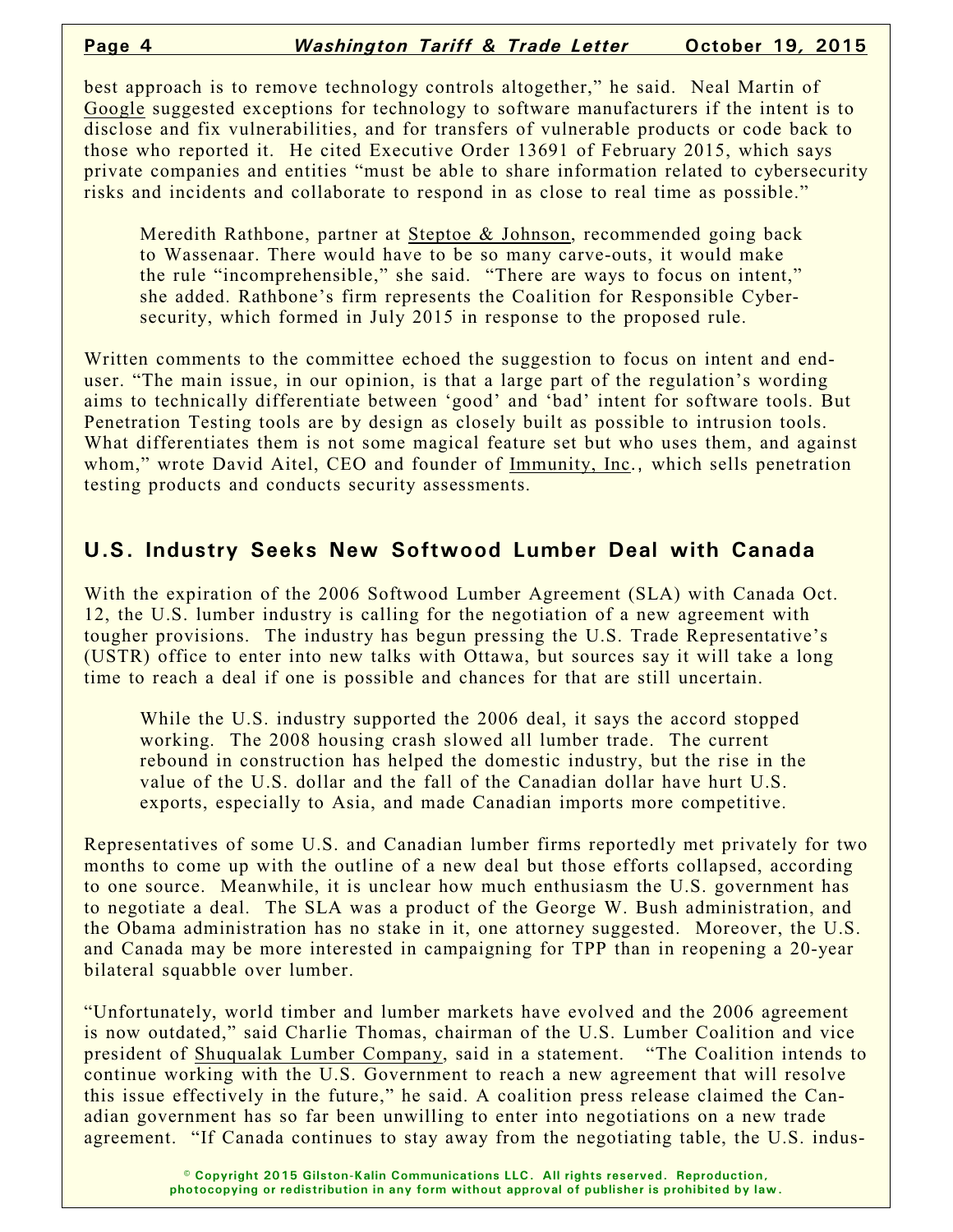try will eventually have no choice but to use our rights under U.S. trade laws to offset the unfair advantages provided to Canadian industry," Thomas said. The coalition has committed to not filing another antidumping or countervailing duty case against Canadian lumber until October 2016, but one source called that only a "good faith" commitment that could be voided if the coalition feels more leverage is needed to get talks moving.

In a new SLA, the coalition will want stronger rules on calculating lumber production costs, stronger enforcement measures and restrictions on a socalled "exit ramp" that would allow a Canadian province to come out from under the accord if it can show it has adopted market-based lumber prices, one source explained. While Canada has proposed mechanical steps to show the adoption of market-oriented prices, the coalition wants to see actual changes in the marketplace, the source explained.

Canada's resistance to new talks is based in part on the sharp divide among Canadian provinces over entering into another long-term pact to reduce the volume of sales to the U.S. and to place a floor under lumber prices. British Columbia reportedly is willing to enter into a new accord because the lower Canadian dollar has made its exports to China and Asia more competitive against U.S. products and it relies less on the U.S. market.

The Atlantic Maritime Provinces, which were exempt from the 2006 SLA, want a deal because they are afraid they might face restrictions in the U.S. market otherwise, one source said. Alberta would support an accord if it got a larger quota allocation. Quebec appears to be alone in opposing a new agreement and would support one only if it had an exit ramp to get out from under its provisions.

Representatives of the Canadian industry doubt the U.S. industry has the muscle it once had to bring successful antidumping and countervailing duty complaints as it has in the past. The U.S. industry is smaller, with fewer resources to fund a legal battle, one source claimed. With the SLA supposedly preventing injury for the last nine years, a petition would have to rely on a threat-of-injury argument. Threat may be harder to prove this time because production in Ontario has largely ended and many mills in Quebec have closed permanently, he contended.

### **Services Negotiators Look Toward Ministerial to Spur Talks**

Trade ambassadors at the 14th round of talks on a Trade in Services Agreement (TISA) in Geneva Oct. 13 claim they made progress on rules for financial services, domestic regulation and telecommunications, but are looking toward the World Trade Organization's (WTO) ministerial in Nairobi in December and a possible mini-ministerial of TISA participants to give the talks momentum going into 2016. Although bilateral talks on specific market access requests have also started, they are expected to take a long time to complete, diplomats report.

One issue getting more attention, they say, is how to expand any final TISA on a multilateral basis to countries that have not participated in the talks. Just as they have in negotiating expansion of the Information Technology Agreement (ITA), trade officials are trying to define what would constitute a "critical mass" of TISA participation to warrant multilateralizing the accord. Sources say negotiators are trying to put pressure on China, which is not participating in TISA talks. The definition of the critical mass would have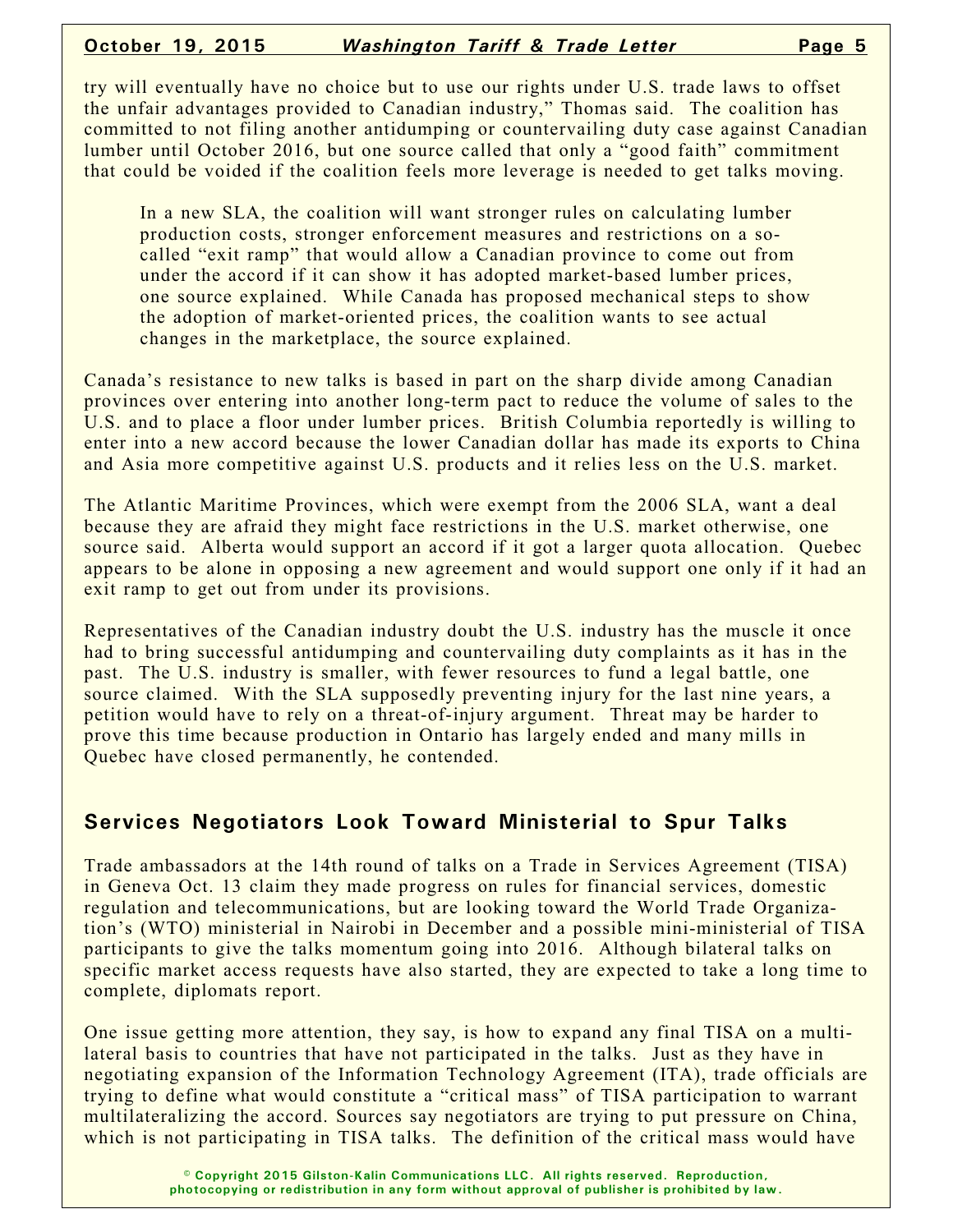to combine a minimum threshold of trade covered by TISA plus a certain number of countries, one negotiator said. Even a critical mass as high as 94% could exclude China, which now only accounts for 6% of trade in services, he said. China's share of world trade in 10 years will likely be much higher, he said. A European Parliament Committee has urged European Union (EU) negotiators to limit benefits to signatories until the critical mass of international trade in services is covered.

Also addressed in the talks is whether TISA should have a separate disputesettlement mechanism or fall under the WTO's dispute-settlement process, which the EU would prefer. All WTO members would have to agree to allow TISA members to use the WTO mechanism, a service industry representative noted. "That's not going to happen," he said.

The only option is a separate TISA mechanism, he suggested. A separate TISA mechanism likely wouldn't allow retaliation outside services, the executive said. Retaliation in services alone won't work except in Mode 4, which covers movement of business personnel across borders, he added.

The EU Parliament's Committee on International Trade has weighed into the services talks with recommendations on what the EU's positions should be in the talks. European negotiators should "exclude cross-border financial services from the EU's commitments until there is convergence in financial regulation at the highest level, except in very limited and justified cases," a draft recommendation from the committee said.

The committee has also attempted to quantify tariff-equivalents to barriers in trade in services. It calculated that services barriers amount to 15% for Canada, 16% for Japan, 25% for South Korea, 44% for Turkey and 68% for China, while EU restrictions amount to only 6%, the assessment released Oct. 15 said.

The TISA meeting discussion of market access for financial services was very good, one negotiator told WTTL. Various offers were analyzed and compared, he noted. Negotiators also addressed proposals to revise the WTO Telecom Reference Paper. The WTO paper is two pages long, while the TISA chapter is 30 pages. The proposals deal with non-discriminatory allocation of telephone numbering resources, access to essential network facilities and spectrum, he said. Progress was made on access and interconnection issues, he said. Offered at the session but not discussed was a proposal the U.S. circulated on state-owned enterprises. The next round is scheduled for Nov. 30 to Dec. 4.

## **USTR Speeding to Release Full TPP Text**

The USTR's office is rushing to release the text of the Trans-Pacific Partnership (TPP) reached Oct. 5, with the publication possible as soon by Oct. 23, according to sources. The longer the document remains under wraps, the more it is open to criticism from opponents who base their comments on speculation or partially revealed information.

Almost half of the text was already in final form when trade ministers from the 12 TPP countries met in Atlanta. The most complicated portion still needing drafting was the one dealing with dairy products, sources note. If the USTR's office can make the text public by the end of October, President Obama should be able to give Congress the required 90 days advanced notice before he signs it, probably in early February. Although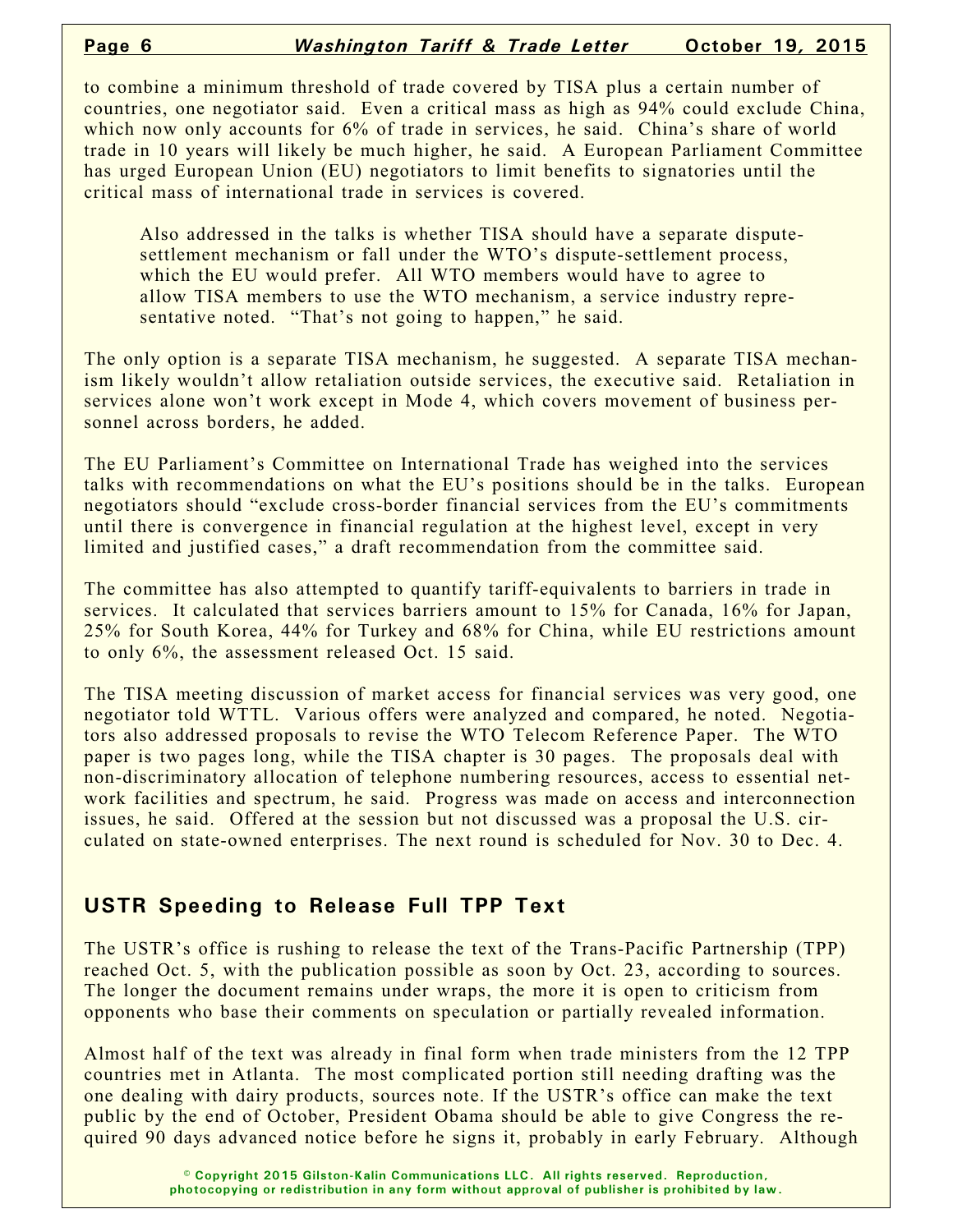there is increasing skepticism about the chances of Congress voting in 2016 to implement the accord, congressional sources see the possibility of action in late spring or in a lameduck session after the November elections. Spring or early summer would be after primary filing deadlines for many House and Senate seats and would dodge any potential opposition based on a trade vote, one aide suggested.

Business representatives are also questioning how much enthusiasm they will be able to muster from corporate headquarters for the pact. Without many details revealed yet, industry groups have been very restrained in expressing support for the agreement. While many tariffs and trade barriers will be eliminated under the accord, the phase-out periods for many of these changes are extremely long, dampening the excitement that may be needed to lobby Congress to approve the deal.

With only sketchy details being released so far, USTR Michael Froman has already embarked on a promotion campaign for the deal. On a conference call sponsored by the Council on Foreign Relations Oct. 15, he stressed the strategic importance of TPP as part of the Obama administration's "rebalancing" toward Asia. He also defended TPP provisions on protection of biologics data, which has drawn sharp criticism from members of Congress (see **WTTL,** Oct. 12, page 1). The provision was "one of the most difficult issues in the whole negotiations," he said, but it "strikes a very important balance."

Froman demured in responding to a question about the currency manipulation provisions in the pact. He said Treasury has negotiated those provisions and "will be rolling this out over time as we move forward with the agreement overall." He said he will "let Treasury do the details of the rollout at the appropriate time and we are finalizing that now." While not providing details, Froman said TPP will be the first agreement to have a currency arrangement. "It will lay out criteria for addressing the issue for responsible exchange rate policies," he said. It also will have provisions providing for consultations on currency policies, Froman added.

### **EU Aims to Answer Critics in New Trade Strategy**

Just as USTR Michael Froman has promised more transparency in trade policy, the EU is also pledging to be more open in its trade relations. In response to public criticism of EU trade negotiations, especially with the U.S., and its effect on EU regulations, the European Commission Oct. 14 released "Trade for All," a 36-page trade and investment strategy that addresses effectiveness, transparency and values in EU trade policies.

"We've listened to the debate," said EU Trade Commissioner Cecilia Malmström in a statement. "Europeans know that trade can deliver jobs, growth and investment for consumers, workers and small companies. And they want more of those results. But they don't want to compromise on core principles like human rights, sustainable development around the world or high quality regulation and public services at home. And they want to know more about the negotiations we carry out in their name," she said.

The next day, Malmstrom defended the strategy to the International Trade Committee of the European Parliament. "The commission makes a clear pledge in this communication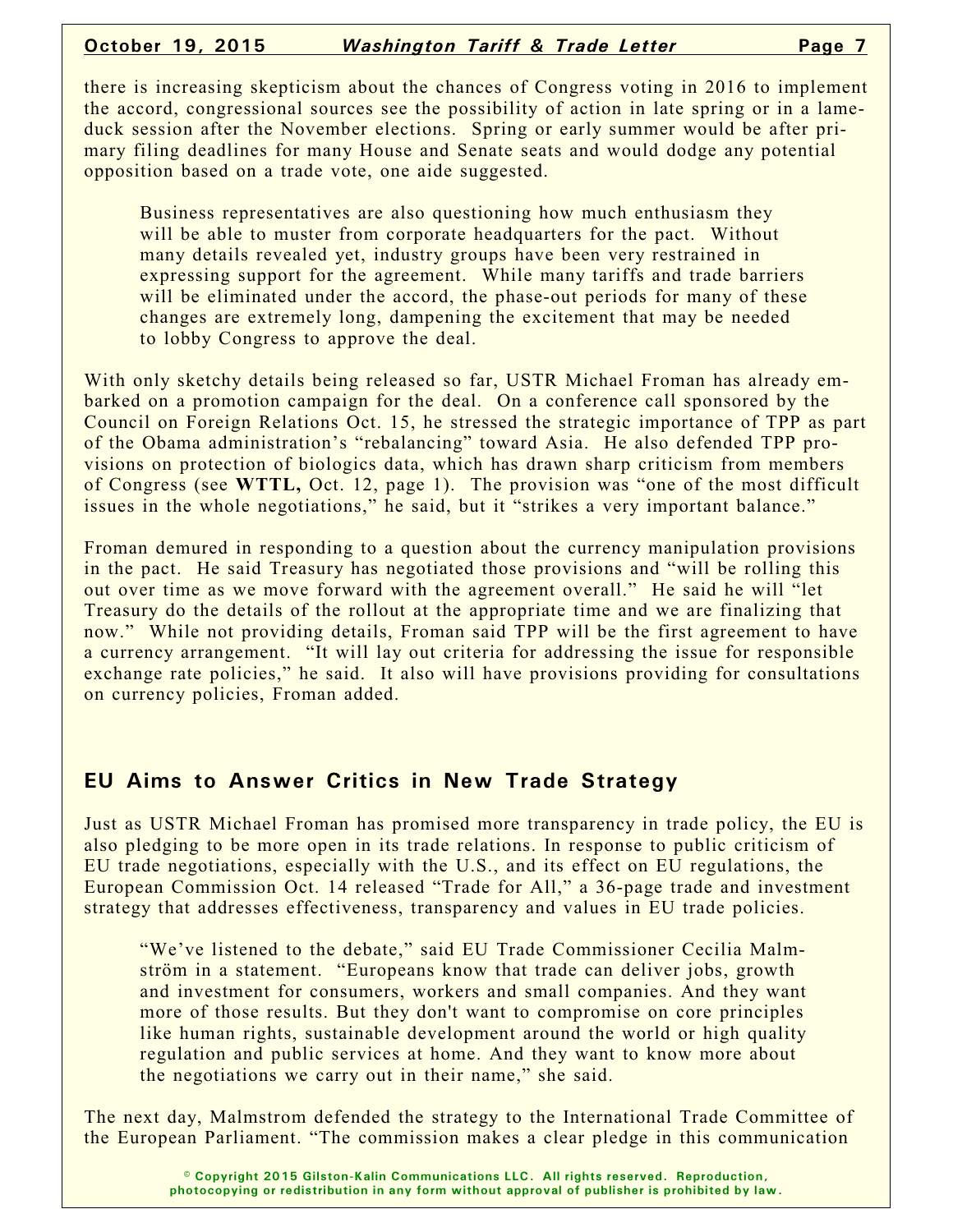that no trade agreements will ever lower levels of regulatory protection. Any change to levels of protection can only be upward. And we will never give up our right to regulate. We also give some of the next steps for our new approach to investment protection –which guarantees the right to regulate and sets the scene for a long-overdue reform of the global system of investment treaties," Malmstrom said.

The timeline for implementation of the strategy was unclear. "On the basis of these discussions, the Commission will assess how implementation should proceed over the course of the current mandate. Some actions – such as those on transparency – can move ahead without delay. Others will take the form of Commission proposals and therefore be subject to normal consultation and decision-making," the EU said. The plan still needs to go to the EU Foreign Affairs Council Nov. 27 for adoption.

Specific steps the commission promised to take include: incorporate certain benefits of the intra-corporate transfers (ICT) directive into trade and investment agreements; step up the protection and enforcement of intellectual property rights; strive for simplicity and consistency of rules of origin; enhance cooperation between customs authorities; and cooperate with member states to employ the most efficient electronic systems including electronic payments.

In addition, the commission said it will extend its practice in Transatlantic Trade and Investment Partnership (TTIP) talks of publishing EU texts online during all negotiations and make it clear to all new partners that negotiations will have to follow a transparent approach. After finalizing negotiations, it said it will publish the text of the agreement immediately without waiting for the legal revision to be completed. The plan also proposes "an ambitious modernisation of the EU's policy on export controls of dual-use goods, including the prevention of the misuse of digital surveillance and intrusion systems that results in human rights violations," it said.

Moreover, it will actively push for the conclusion of the Doha Round; continue negotiations for an ambitious, balanced and comprehensive free trade agreement with Mercosur, the South American trade bloc; and aim to conclude an ambitious, comprehensive and mutually beneficial TTIP. It also will open FTAs, including TTIP and customs agreements, to third countries willing to join them, provided they are ready to meet the high level of ambition, the commission said.

On the environment, the commission wants to maintain access to imported energy and raw materials. "Trade agreements can improve access by setting rules on nondiscrimination and transit; by tackling local-content requirements; by encouraging energy efficiency and trade in renewables; and by ensuring state-owned enterprises compete with on a level playing field according to market principles. Such provisions must fully respect the sovereignty of each country over its natural resources and must not prevent action to protect the environment, including the fight against climate change," it said.

### **\* \* \* Briefs \* \* \***

MTCR: India failed in first attempt to gain membership in Missile Technology Control Regime (MTCR) during plenary in Rotterdam Oct. 9. "Broad support for Indian membership in #MTCR but regrettably no consensus yet. I remain optimistic," MTCR Chair Roald Naess tweeted after